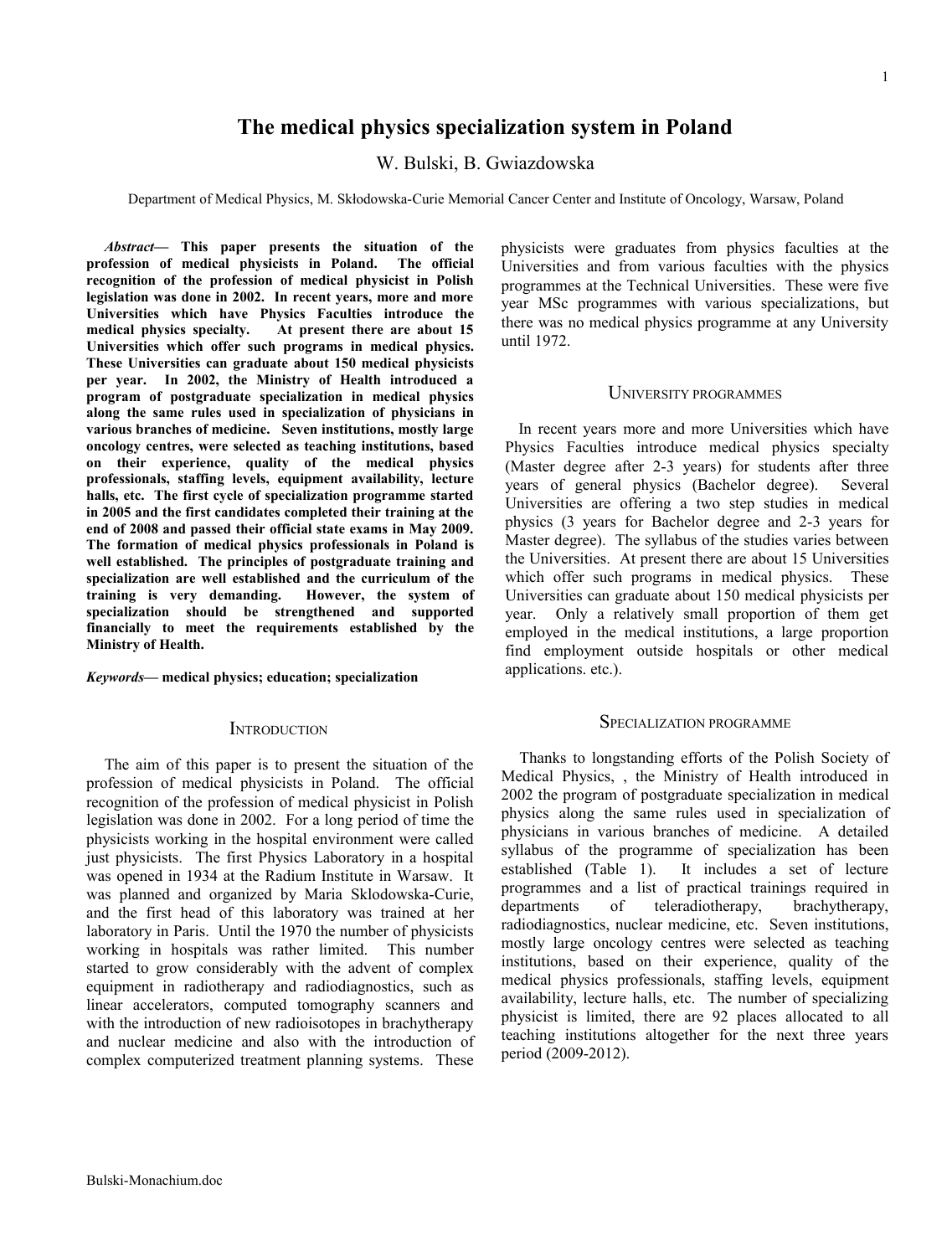The requirements for the candidates who apply for these places are as follows: Master degree in physics, 2 years of work at a medical physics facility in hospital environment, and the recommendation from a professional society. Official commissions convened by Ministry of Health select the candidates.

The first cycle of specialization programme started in 2005 and the first candidates completed their training at the end of 2008. The examination commission and procedures were set up in April 2009 and the first group of candidates passed their official state exams, both theoretical and practical, according to procedures established by the Ministry of Health, in May 2009. The training of candidates and the exam procedures were supervised by the National Consultant in Medical Physics, appointed by the Minister of Health. At present the number of specialized medical physicists or medical physics experts is 56. The new round of specialization programme starts in autumn 2009.

## STAFFING REQUIREMENTS

Poland is a relatively large country with population of about 39 million. In Poland there are 25 radiotherapy centres evenly distributed over the country. These centres, equipped with about 90 megavoltage treatment units (about 83 accelerators and 7 Co-60 units), treat about 50 thousand new patients per year in teletherapy. On top of that there are about 8 thousand new patients per year in brachytherapy treated with about 40 afterloading units.

The number of megavoltage units is by far too small for the population of 39 million. The number of about 2.3 units/ million is 2-3 lower than it is in most European countries.

In recent years the number of megavoltage has been slowly increasing, both due to the National Programme to Fight Cancer which finances new equipment for public hospitals and due to the new private radiotherapy departments which are being set up since a couple of years. Therefore the demand for medical physicists is going to increase.

In 2006 the Ministry of Health issued a regulation specifying the required number of physicists employed in various radiotherapy and radiodiagnostics departments. According to the regulations of the ministry of Health every megavoltage radiotherapy facility has to have a Medical Physics Department or Laboratory. In radiotherapy every department has to employ 3 physicists (including 2 medical physics experts) per 1000 new patients treated per year. This regulation is supposed to enter into force by the end of 2010. At present, there are about 220 medical physicists employed in radiotherapy facilities (2007). So far the overall number of medical physicist is sufficient, but the number of medical physics experts is too small. For the number of radiotherapy patients treated presently per year (about 58,000) the required number of medical physics experts is 116. Every nuclear medicine department (about 50 in Poland) has to employ a medical physics expert. A number of medical physics experts are required to supervise (part-time) the radiodiagnostics departments.

## **CONCLUSIONS**

The formation of medical physics professionals in Poland is well established. About 15 Universities offer the MSc studies in medical physics and graduate sufficient number of them every year. The principles of postgraduate training and specialization are well established and the curriculum of the training is very demanding. However, the system of specialization should be strengthened and supported financially to meet the requirements established by the Ministry of Health.

Table 1 Syllabus of the specialization programme in medical physics in Poland

| Programme of lectures                                            | hours |
|------------------------------------------------------------------|-------|
| Basic human anatomy and physiology                               | 40    |
| Principles of radiobiology                                       | 50    |
| Selected topics of ionizing radiation physics                    | 40    |
| Principles of radiation protection                               | 30    |
| Teleradiotherapy, principles and practice                        | 120   |
| Brachytherapy, sealed and open sources, principles and practice  | 70    |
| Non-ionization radiation therapy                                 | 50    |
| Imaging diagnostics (Rtg, NM, NMR, USG, Thermography)            | 90    |
| Bio-electricity and Bio-magnetism in diagnostics; biocybernetics | 40    |
| Statistical analysis of data                                     | 30    |
| Legal and administrative issues                                  | 30    |
| Total                                                            | 600   |
| Practical training                                               | weeks |
| Radiotherapy                                                     | 8     |
| Imaging techniques                                               | 8     |
| Non-radiation diagnostics                                        | 4     |

#### **ACKNOWLEDGMENT**

The study was performed within the IAEA TC Regional Project INT6054.